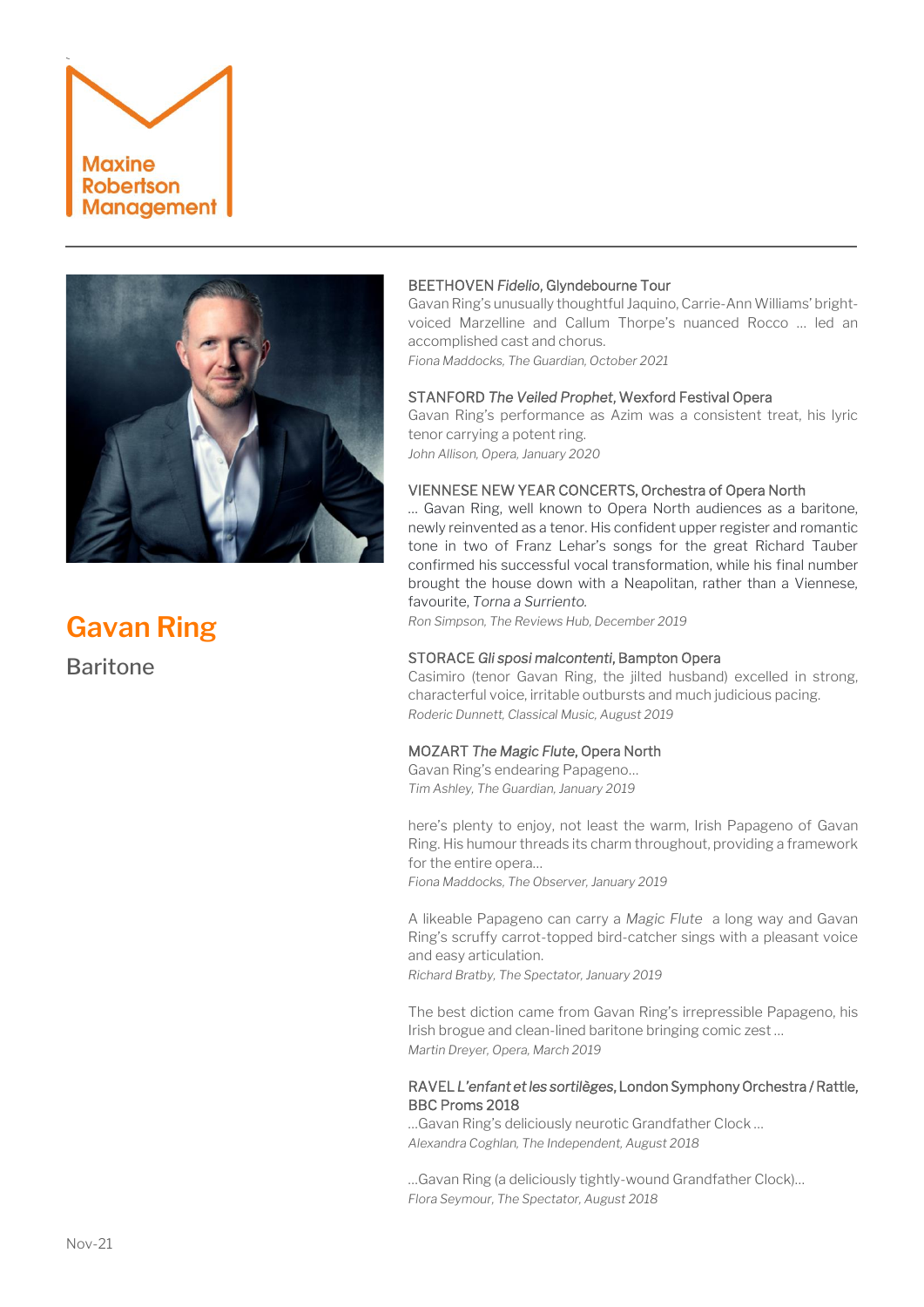

… there were nicely chiselled cameos from Patricia Bardon, Anna Stéphany, Elizabeth Watts, Sunnyboy Dladla, Gavan Ring and David Shipley.

*Richard Fairman, Financial Times, August 2018*

## STRAUSS *Capriccio,* Garsington Opera

… the suave poet Olivier and geeky composer Flamand, splendidly interpreted by Gavan Ring and Sam Furness respectively. *Rupert Christiansen, The Daily Telegraph, June 2018*

Tenor Sam Furness and baritone Gavan Ring are nicely contrasted as composer and poet, pointing up the ambiguity of their lines so that we can't tell where fantasy ends and real life begins. *Michael Church, The Independent, June 2018*

Sam Furness and Gavan Ring relish their permanent stand-off as rivals composer Flamand and poet Olivier respectively … *George Hall, The Stage, June 2018*

Sam Furness and Gavan Ring make a fine pair of suitors as Flamand and Olivier: Furness all open-throated ardour and sincerity, Ring more louche and pragmatic. *Hugo Shirley, The Financial Times, June 2018*.

Olivier the poet (Gavan Ring, excellent as a man on his dignity) *Mark Valencia, What's On Stage, June 2018*

Sam Furness as Flamand, the Composer, and Gavan Ring as Olivier, the Poet, made an amiable if less than glamorous pair of lovers for the Countess,…

*Michael Tanner, The Spectator, June 2018*

Sam Furness as the composer Flamand and Gavan Ring as the poet Olivier spar elegantly with lyrical appeal and flashes of passion … *Barry Millington, The Evening Standard, June 2018*

…there are good performances from … Gavan Ring as an imperturbable Oliver,…

*Hugh Canning, The Sunday Times, June 2018*

… Gavan Ring's suaver, dapper Olivier … *Neil Fisher, The Times, June 2018*

Sam Furness and Gavan Ring made a fine pair of suitors as Flamand and Olivier, Furness all open-throated ardour and sincerity. Ring more louche and pragmatic. *Hugo Shirley, Opera, August 2018*

# MOZART *Don Giovanni*, Welsh National Opera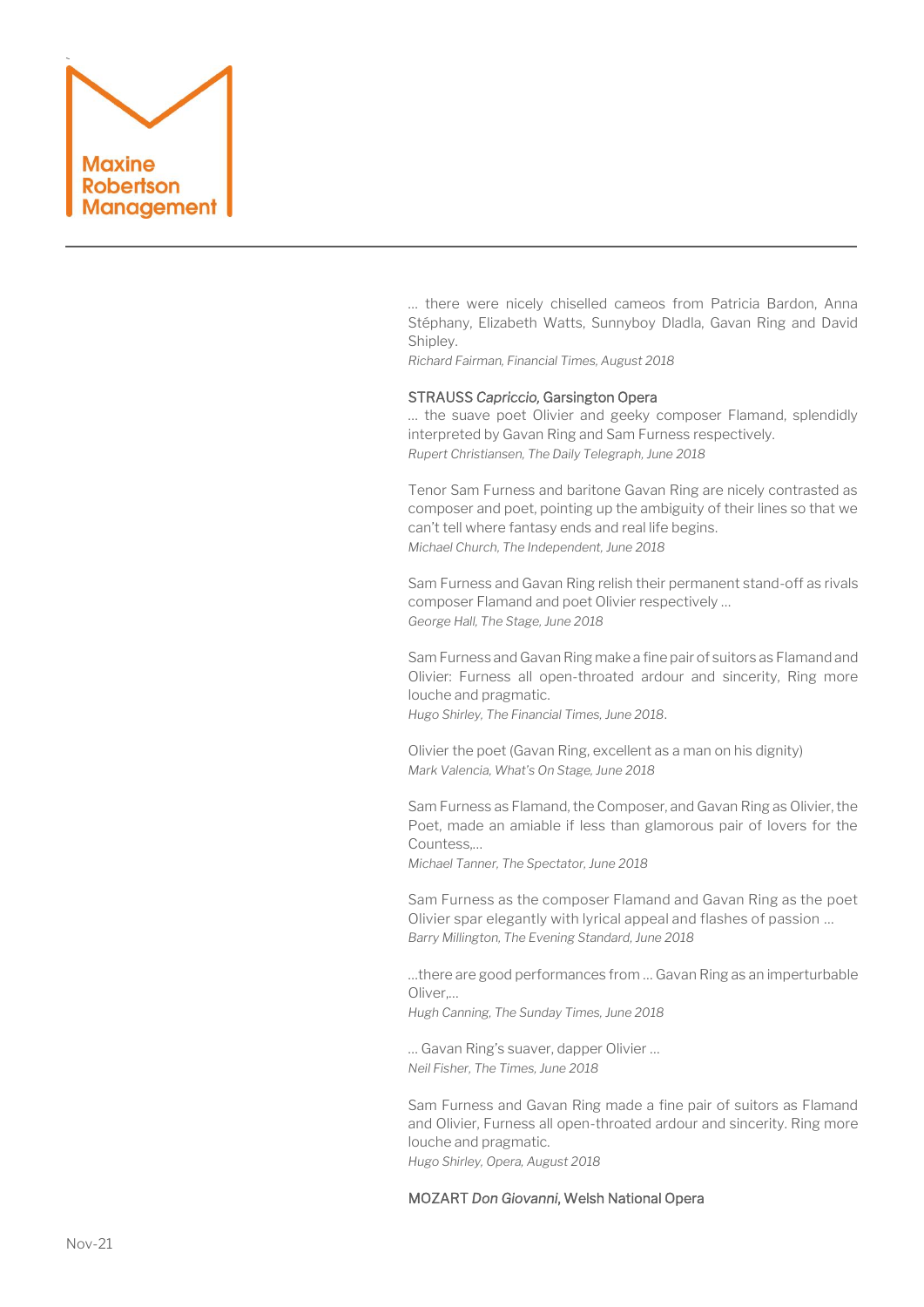

Gavan Ring's dangerous Giovanni is no comic figure. And what a fine prospect the rising Irish baritone is … producing seductively mellow singing …

*Richard Morrison, The Times, February 2018*

Gavan Ring in a promising role debut … *Steph Power, The Stage, February 2018*

Gavan Ring as Don Giovanni has a flexible, aristocratic baritone with a strong core. His Don is one that sweeps about the stage in a magnificent coat and hat, vocally pirouetting between menace and charisma that infected everyone on stage. *Benjamin Poore, Bachtrack, February 2018*

Gavan Ring, making both his debut with WNO and (I believe) his debut in the role, made an energetic Don Giovanni, dominating women by the intensity with which he focused his attention on each victim, sweeping around the stage in his long coat and feathered hat, switching rapidly from menacing aggression to the kind of charisma that 'woos' both the audience and the women on stage. Vocally, he sang with attractive flexibility of tone and sufficient power.

*Glyn Pursglove, Seen & Heard International, February 2018*

Making his company debut, Gavan Ring seized every opportunity to demonstrate the stylish vocal allure that has to underpin Giovanni's sexual pulling power … *Rian Evans, Opera, May 2018*

# PUCCINI *Turandot*, Opera North

Gavan Ring leads a finely balanced trio of ministers elegantly … *Rupert Christiansen, The Telegraph, 29 April 2017*

# BRITTEN *Billy Budd,* Opera North

… the partnership of Oliver Johnston and Gavan Ring, who make something hauntingly beautiful of the duet between the flogged Novice and his compassionate friend.

*Rupert Christiansen, The Telegraph, October 2016*

… there are plenty of standouts among the many other grateful roles. Bariton[e Gavan Ring](http://www.theartsdesk.com/opera/la-finta-giardiniera-glyndebourne) as the tender friend of the lashed Novice is surely a Billy-in-waiting.

*David Nice, The Arts Desk, October 2016*

His subordinate officers are vividly etched by Peter Savidge (Redburn), Adrian Clarke (Flint) and Callum Thorpe (Ratcliffe), while Stephen Richardson's consoling Dansker, Oliver Johnston's youthful, plangent Novice, Gavan Ring as his sympathetic friend and Daniel Norman's truculent Red Whiskers stand out from the crowd. *Hugh Canning, The Sunday Times, October 2016*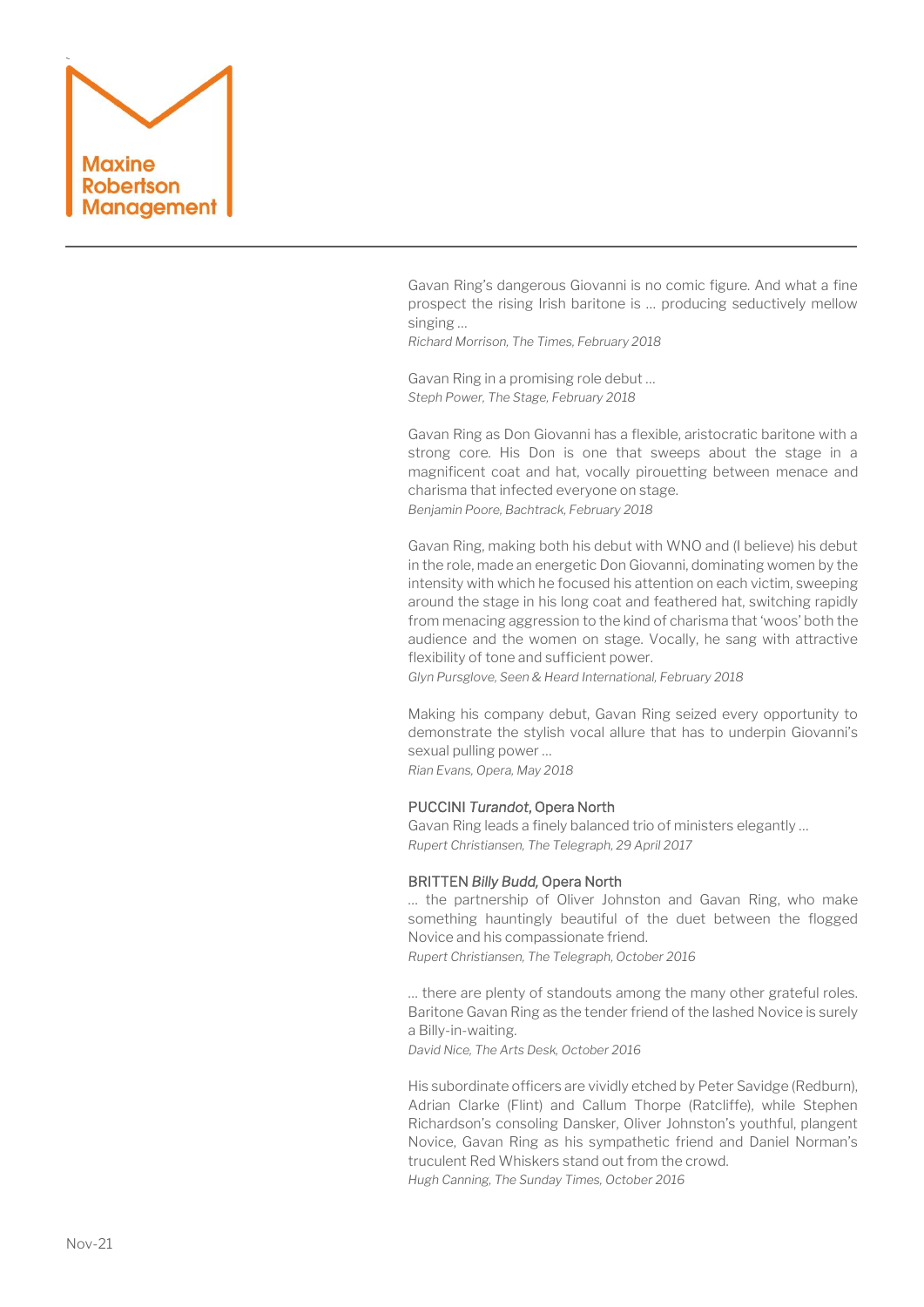

# STRAUSS *Die Fledermaus*, Opera Holland Park

The two stand-out performances were those of Gavan Ring as a beautifully suave Falke, whipping up the gorgeously creamy kitsch of "Brüderlein und Schwesterlein" with consummate grace, and Jennifer France as the maid Adele …

*Rupert Christiansen, The Daily Telegraph, 20 July 2016*

Gavan Ring, too, was a winning stage mangaer of 'Dr Fledermaus's Revenge'… *Hugh Canning, Opera, October 2016*

#### ROSSINI *The Barber of Seville,* Wide Open Opera

Gavan Ring's Figaro is also commanding and he is resourceful, witty and quick…

*Michael Dervan, The Irish Times, 19 April 2016*

#### MOZART *Cosi fan tutte,* Opera North

Nicholas Watts's fresh, airy Ferrando and Gavan Ring's sardonic Guglielmo continue to develop the double act they established in last season's [Barber of Seville.](http://www.theguardian.com/music/2015/oct/08/barber-of-seville-review-opera-north-grand-theatre-leeds-katie-bray)

*\*\*\*\* Alfred Hickling, The Guardian, 4 February 2016*

#### ROSSINI *The Barber of Seville*, Opera North

…the lavish talents of Gavan Ring in the title role…the agility of a gymnast and the vocal command of a sergeant-major: his bel canto was both subtle and forthright…

*Martin Dreyer, Opera, December 2015* 

Gavan Ring is a virile and imposing Figaro, pattering around his opening credo with swagger… *Neil Fisher, The Times, 9 October 2015*

[Gavan Ring](http://www.gavanring.co.uk/)'s Figaro sports the world's flounciest bolero jacket and a dodgy moustache, making him quite the last person you would entrust with a haircut. But he displays a natural, nicely sardonic baritone and has all the patter off pat.

*Alfred Hickling, The Guardian, 8 October 2015*

# KEVIN PUTS *Silent Night*, Wexford Festival Opera

While it might seem invidious to single out Philip Horst, Gavan Ring and Matthew Worth, their pivotal lieutenant roles place them in signal positions.

*Pat O'Kelly. Irish Independent, 28 October 2014*

#### MOZART, *La Finta Giardiniera*, Glyndebourne Festival Opera

…but the show was almost stolen by the terrific bravado of Gavan Ring, who at short notice sang the bluff servant Nardo from the wings… *Rupert Christiansen, The Telegraph, 29 June 2014*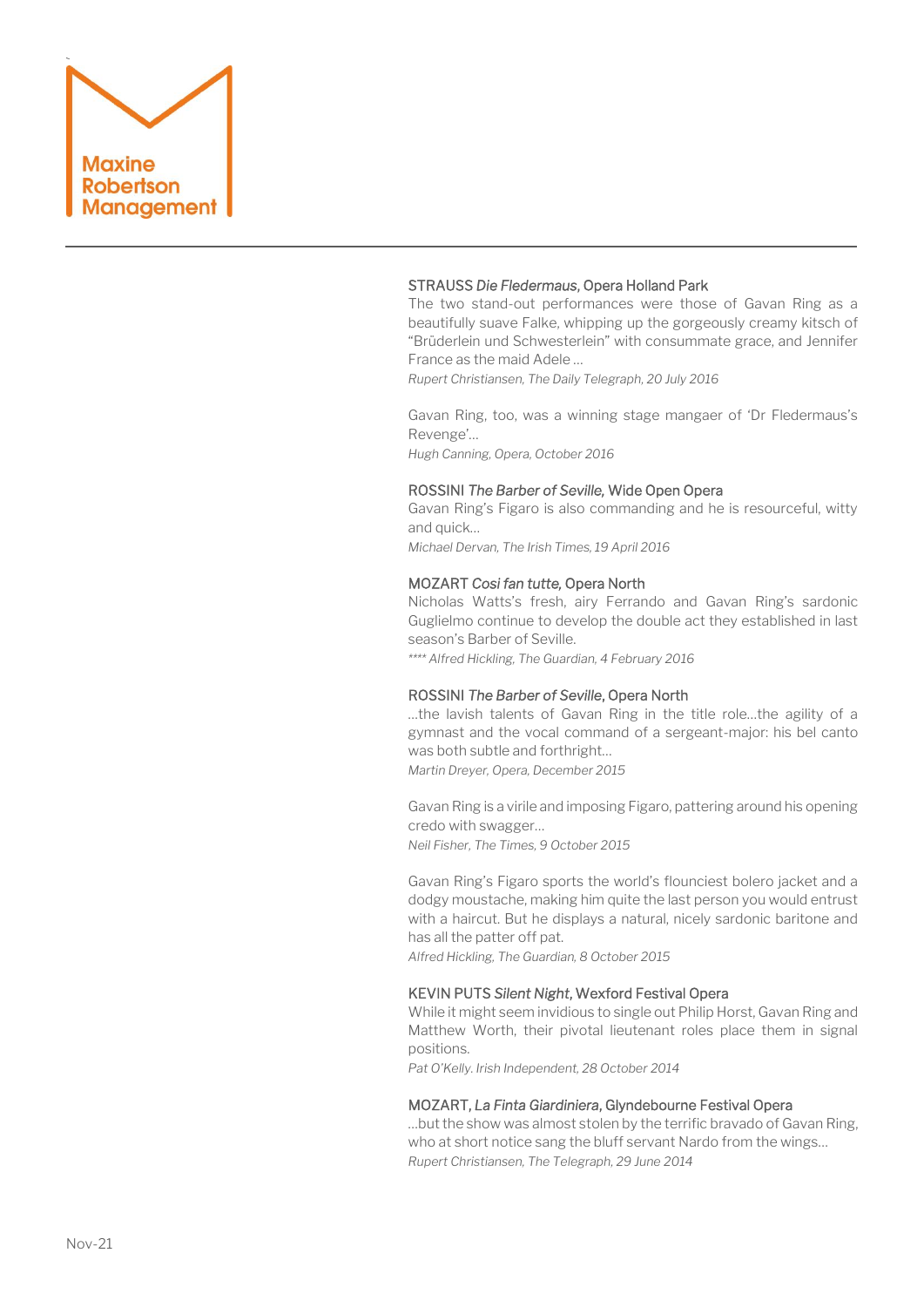

…a coruscating offstage performance by his cover Gavan Ring deservedly stole the show.

*Michael Church, The Independent, 30 June 2014*

…the excellent voice of Gavan Ring… *Hugh Canning, Sunday Times, 6 July 2014*

Gavan Ring sang the rest for him stylishly. *Erica Jeal, The Guardian, 29 June 2014*

…arias sung impressively by Gavan Ring. *Richard Fairman, Financial Times, 1 July 2014*

# PUCCINI *La Bohème*, Opera North

Gavan Ring…terrific as Schaunard… *Hugo Shirley, The Spectator, 17 May 2014*

…Gavan Ring an honest Shaunard… *Martin Dreyer, Opera, July 2014*

# PUCCINI *La Fanciulla del West*, Opera North

Two other singers take honours too: Graeme Danby as Ashby…and Gavan Ring as the singing 'pianist'… *Robert Beale, Manchester Evening News, 2014*

Gavan Ring's sozzled minstrel Jake Wallace and Eddie Wade's Sonora make their mark… *Rupert Christiansen, The Telegraph, 2014*

## MOZART, *La Finta Semplice*, Bampton Classical Opera

…Gavan Ring (an Irish baritone clearly going places)… *Rupert Christiansen, The Telegraph, 18 September 2013*

#### Wigmore Hall International Song Competition, 2013

Promising young Irish baritone Gavan Ring…sang Duparc's *L'invitation au voyage* fluently and romped exuberantly through Brahms' *O liebliche wangen* and Wolf's *Der* Rattenfänger. *Rupert Christiansen, The Telegraph*

The second vocal prize went to Gavan Ring, blessed with a mahogany baritone…his exuberant account of Wolf's *Der Rattenfänger*, a portrayal of the ratcatcher suggesting mid-career Jack Nicholson. *Geoff Brown, The Times*

# MOZART *Le nozze di Figaro*, Lismore Music Festival, 2013

As Figaro, Gavan Ring was Kim Sheehan (Susanna)'s consummate match, possessed of a natural warmth onstage that is all too rare. *Brian Kellow, Opera News*